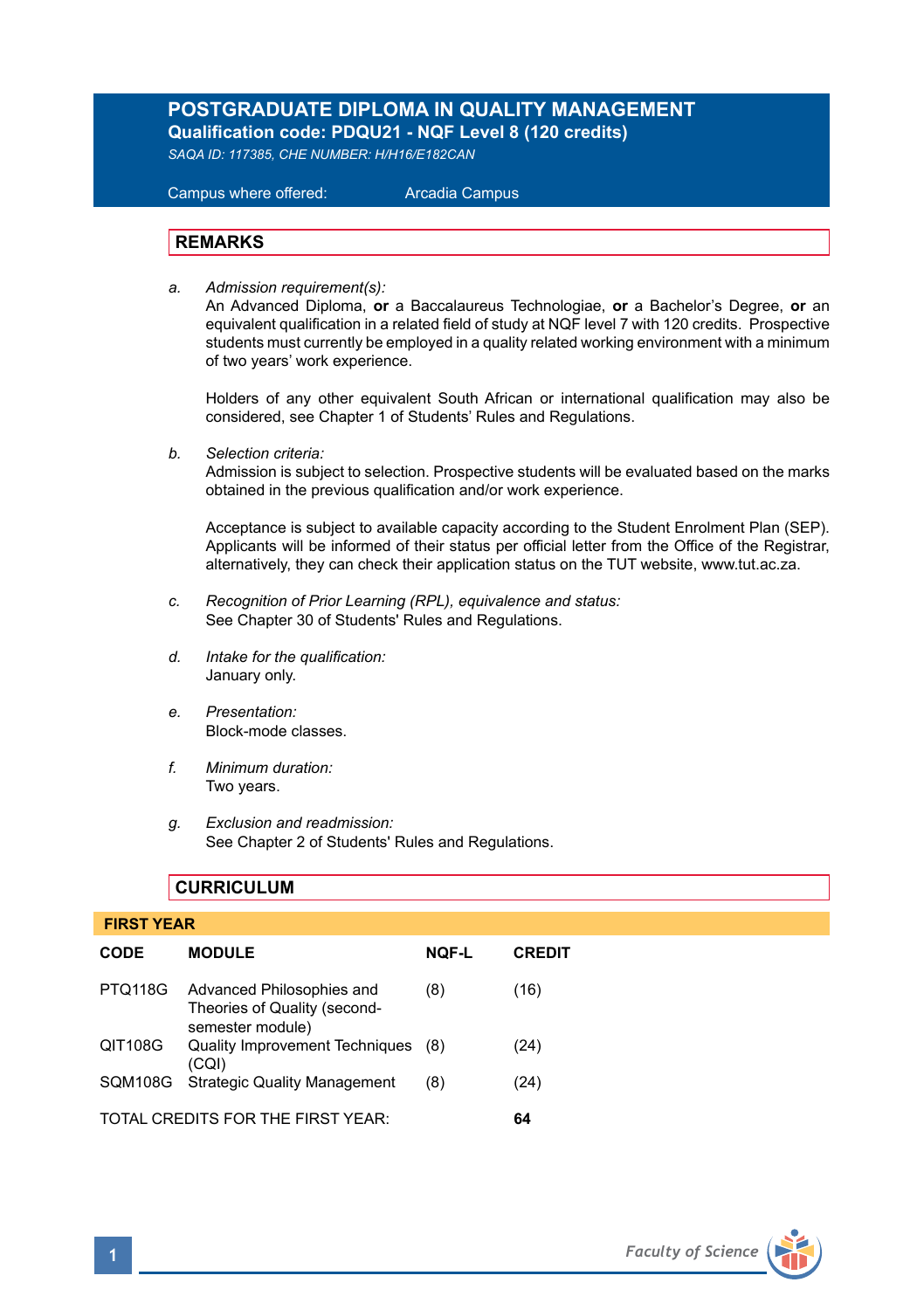# **CODE MODULE NQF-L CREDIT** IMS118G Integrated Management (8) (12) Systems (first-semester module) EQU108G Economics of Quality (8) (20) RQP108G Research Project (8) (24)<br>ROP118R Research Project (re-registration) (8) (0) Research Project (re-registration) (8) (0) (first-semester module) TOTAL CREDITS FOR THE SECOND YEAR: **56** TOTAL CREDITS FOR THE QUALIFICATION: **120**

# **MODULE INFORMATION (OVERVIEW OF SYLLABUS)**

The syllabus content is subject to change to accommodate industry changes. Please note that a more detailed syllabus is available at the Department or in the study guide that is applicable to a particular module. At time of publication, the syllabus content was defined as follows:

# **A**

 **SECOND YEAR** 

#### **ADVANCED PHILOSOPHIES AND THEORIES OF QUALITY (PTQ118G) 1 X 3-HOUR PAPER** *(Module custodian: Department of Mathematics and Statistics)*

Introduction to TQM; Leadership for quality; Quality Management for Excellence 1; Performance excellence and organisational behaviour; Deming, Juran, Crosby, Feigenbaum, Ishikawa; New quality Guru's; Partnering and Strategic alliances for quality; Customer retention, customer satisfaction and customer loyalty; Self-assessment tools and models, Quality Awards; Innovation in International Standards; Design for quality, Organising for quality; Organisational Learning and Transformational change; and Best practice and World Class organisations. (Total tuition time: not available)

# **E**

# **ECONOMICS OF QUALITY (EQU108G) 1 X 3-HOUR PAPER**

# *(Module custodian: Department of Mathematics and Statistics)*

Principles of corporate financial accountability and profit incentive; Cost of quality; Quality cost categories; Performance measures; ISO 100014; Linking performance measures to strategies and objectives; Applying LEAN Six Sigma to reduce PONC; Quality costing of projects; Application of simulation modeling and forecasting; ISO 31000-Risk Management. (Total tuition time: not available)

# **I**

# **INTEGRATED MANAGEMENT SYSTEMS (IMS118G)** 1 X 3-HOUR PAPER

#### *(Module custodian: Department of Mathematics and Statistics)*

Introduction to systems management; Principles of systems management; Principles of integrated systems; Systems planning and implementation; Business requirements; Systems management and review; and Quality improvement. (Total tuition time: not available)

# **Q**

#### **QUALITY IMPROVEMENT TECHNIQUES (CQI) (QIT108G) 1 X 3-HOUR PAPER** *(Module custodian: Department of Mathematics and Statistics)*

Quality in an organisational context; Management functions: planning, organising, directing and control; The quality planning process; The quality product life cycle and Juran Trilogy; Design for quality and Quality Leadership; Process approach and P-D-C-A; Process mapping tools; Process review tools and techniques; Gap analyses and CPA (critical path analyses); Establishing process monitoring and review methods and metrics; Systematic approach to problem solving; The breakthrough process; Servqual-model; Self-assessment models for improvement; Innovation for improvement; and Managing organisational change. (Total tuition time: not available)